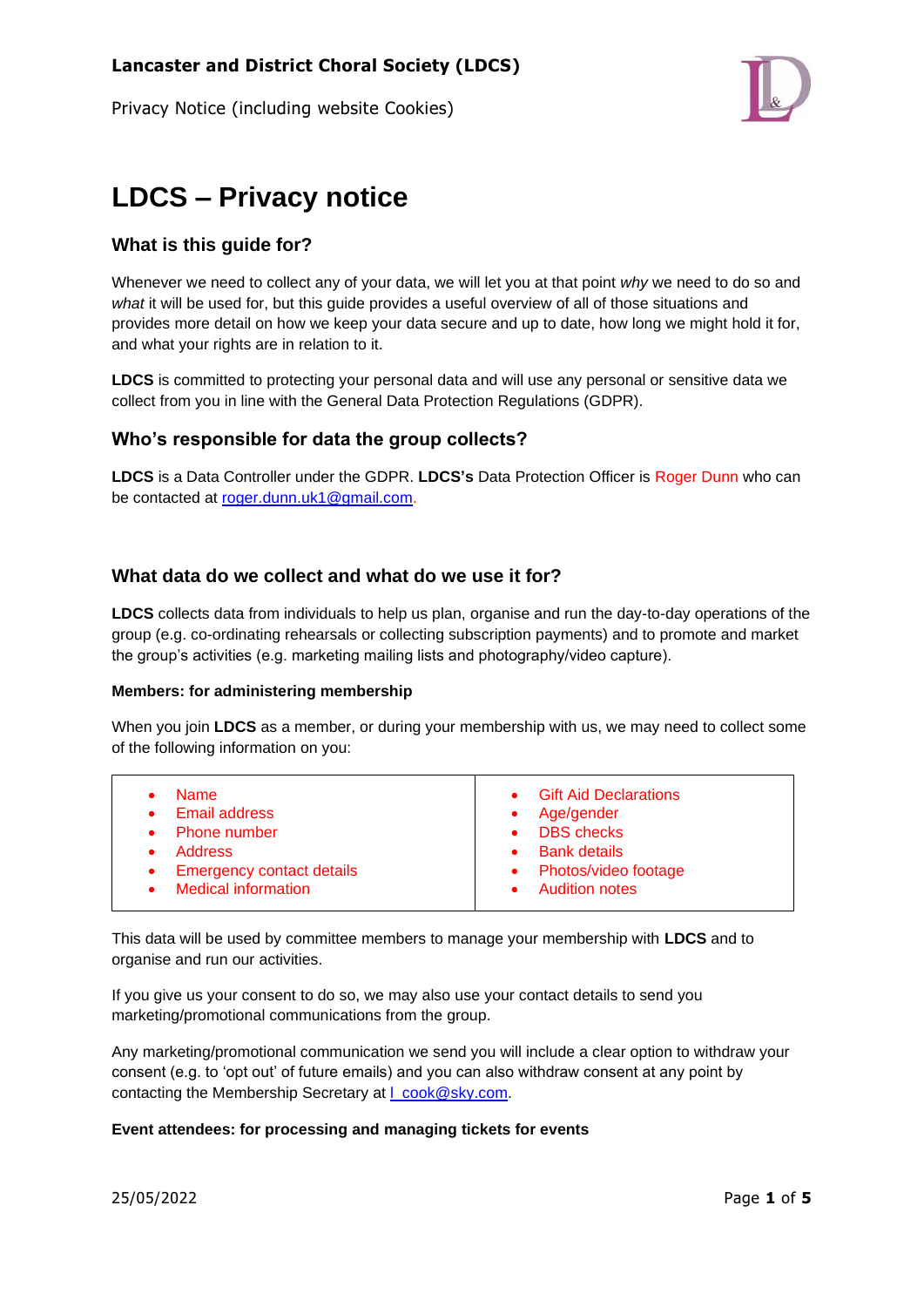# **Lancaster and District Choral Society (LDCS)**

## Privacy Notice (including website Cookies)



Where our events are ticketed, we need to collect data on the person booking (name and email) in order to allow you access to the event and to send you a confirmation of your reservation/purchase. This data will only be used for administering your access to the event/s for which you have booked and will *not* be used to send you marketing/promotional messages from the group unless you have also provided your consent to receive these (see below).

#### **Employees and contractors: for administration and legal/regulatory purposes**

We may need (for administration or for legal/regulatory reasons) to collect personal or sensitive data on employees or contractors of the group. Where this is the case, we will explain what this is for at the point of collection.

#### **Mailing list subscribers: for marketing and promotion**

We offer everybody the opportunity to sign up (consent) to receive marketing and promotional information on the group's activities (e.g. emails about forthcoming events).

When you sign-up to our marketing mailing list we will ask for your [name, email, phone number, address] and will use this data to send you information about our events and activities (e.g. forthcoming performances, social events and fundraising events). We may also ask for your preferred topics and communication methods. These allow us to tailor the information we provide to suit your preferences (e.g. email vs post).

We will *only* send you information that is related to the group (e.g. we will *not* use your data to send you marketing messages from 3rd parties).

Anything we send you will include a clear option to withdraw your consent (e.g. to 'opt out' of future emails) and you can also do so at any time by contacting the Membership Secretary.

#### **Website visitors: for running and improving our website**

We use cookie technology when a person visits our website to collect and analyse *anonymised* data on how many people have visited, what pages they have looked at and other statistical information. We also use cookies to allow members to log in and out in order to view our members-only section.

We use a pop-up banner to let users know about this on their first visit, and they can at any time disable cookies in their browser if they do not wish their (anonymised) data to be tracked.

You can find out more about cookies at [http://www.allaboutcookies.org](http://www.allaboutcookies.org/)

#### **Do we share your data with anyone else?**

We will never pass your details on to third parties for marketing purposes.

We sometimes use third party services to process your data (e.g. Google Dive). We will always make sure any third parties we use are reputable, secure, and process your data in accordance with your rights under GDPR.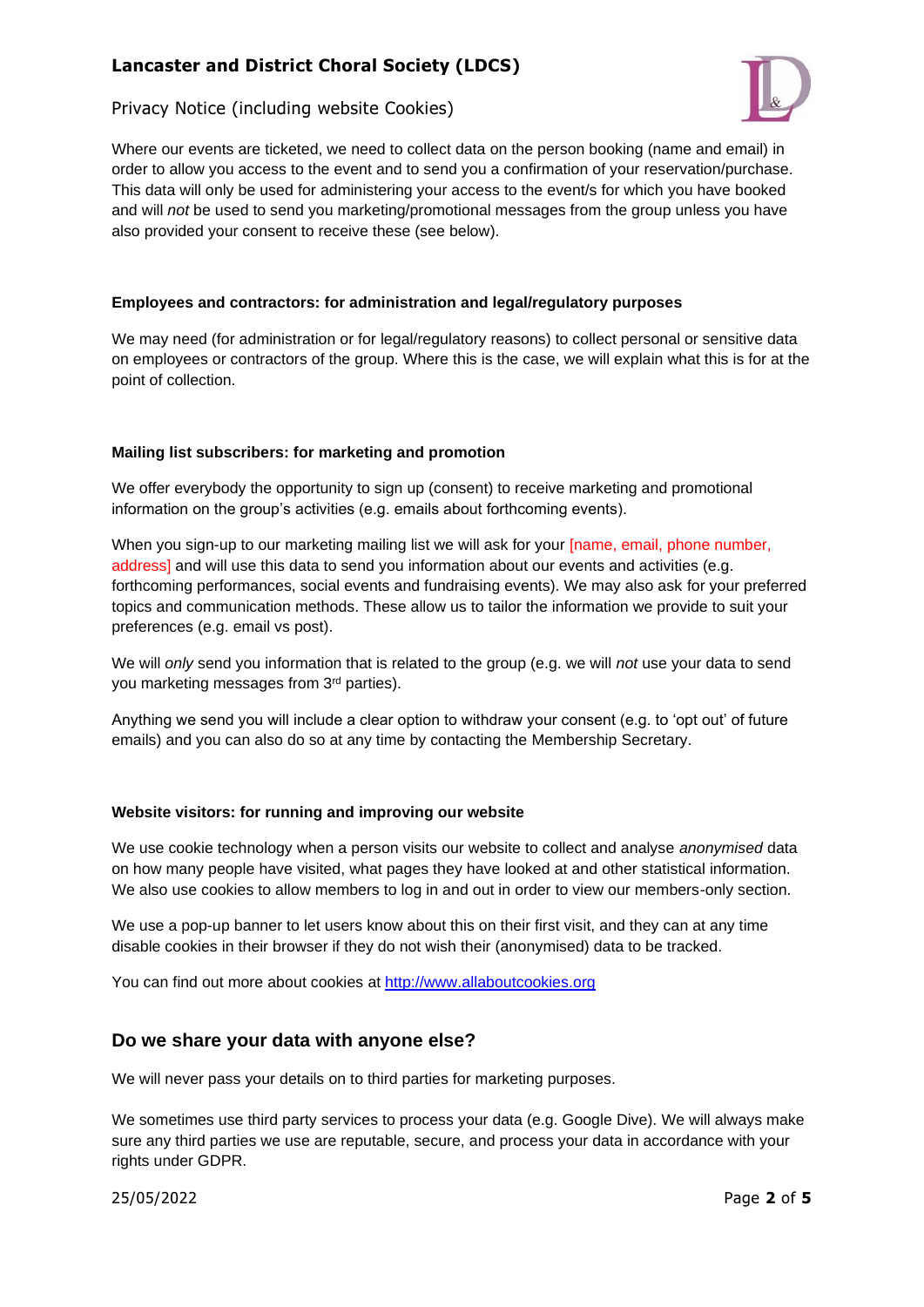Privacy Notice (including website Cookies)



## **Are there special measures for children's data?**

We do not knowingly collect or store any personal data about children under the age of 13.

### **How can you update your data?**

You can contact us at any time at  $L\text{cook@sky.com}$  to update or correct the data we hold on you.

#### **How long we will hold your data?**

The **LDCS** data retention policy is to review all data held on individuals at least every two years and remove data where we no longer have a legitimate reason to keep it.

Where you have withdrawn your consent for us to use your data for a particular purpose (e.g. unsubscribed from a mailing list) we may retain some of your data for up to two years in order to preserve a record of your consent having been withdrawn.

## **What rights do you have?**

Under the GDPR, you have the following rights over your data and its use:

- The right **to be informed** about what data we are collecting on you and how we will use it
- The right of **access** you can ask to see the data we hold on you
- The right to **rectification** you can ask that we update or correct your data
- The right to **object** you can ask that we stop using your data for a particular purpose
- The right to **erasure** you can ask us to delete the data we hold on you
- The right to **restrict processing** you can ask that we temporarily stop using your data while the reason for its use or its accuracy are investigated
- Though unlikely to apply to the data we hold and process on you, you also have rights related to **portability and automated decision making** (including profiling)

All requests related to your rights should be made to the Data Protection Officer at [roger.dunn.uk1@gmail.com](mailto:roger.dunn.uk1@gmail.com?subject=LDCS%20GDPR) who will respond within one month.

You can find out more about your rights on the [Information Commission's Office website](https://ico.org.uk/for-organisations/guide-to-the-general-data-protection-regulation-gdpr/individual-rights/)

# **What will we do if anything changes?**

If we make changes to our privacy statements or processes we will post the changes here. Where the changes are significant, we may also choose to email individuals affected with the new details. Where required by law, will we ask for your consent to continue processing your data after these changes are made.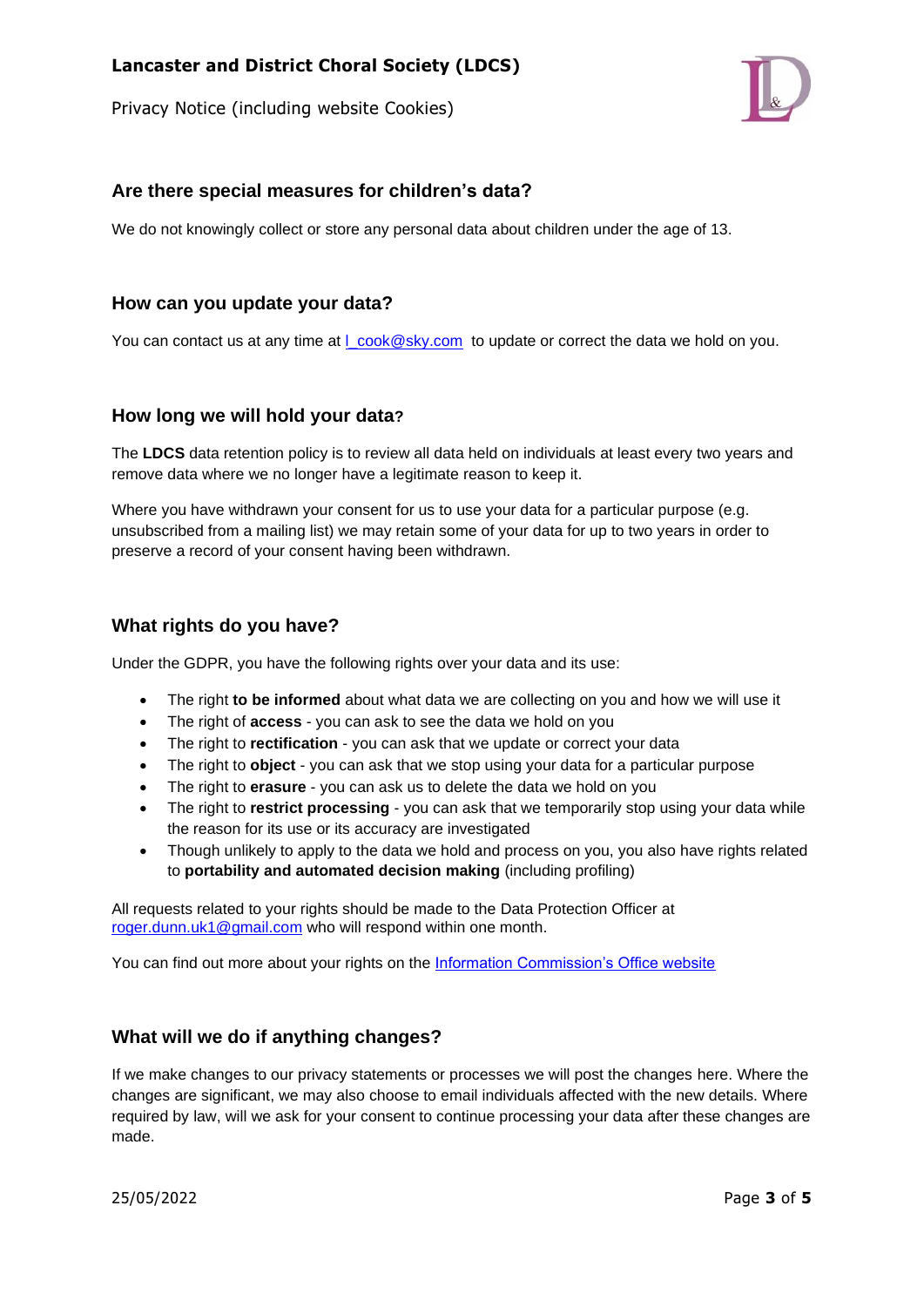# **Lancaster and District Choral Society (LDCS)**

Privacy Notice (including website Cookies)



# **Use of Cookies**

### **What are 'cookies'?**

.

'Cookies' are small text files that are stored by the browser (for example, Internet Explorer) on your computer or electronic device. They allow websites to 'remember' you for a period of time so that they can store things like user preferences and make the website quicker and easier for you to use.

Without cookies, some things on websites would not be able to work: for example, without cookies it might not be possible to know whether or not you are logged in on a website, which would prevent you from being able to see content restricted to logged-in users

#### **How does the LDCS website use cookies?**

A visit to a page on the **LDCS** website may create the following types of cookie:

- [Registration and preferences cookies](https://www.makingmusic.org.uk/cookie-and-privacy-policy#registration)
- [Anonymous analytics cookies](https://www.makingmusic.org.uk/cookie-and-privacy-policy#analytics)

#### **Registration and preferences cookies**

When you register with **LDCS**, we generate cookies that let us know whether you are signed in or not. Our servers use these cookies to work out which account you are signed in with, and if you are allowed access to a particular service. It also allows us to associate any comments you post with your username. If you have not selected 'keep me signed in', your cookies get deleted when you either close your browser or shut down your computer.

#### **Anonymous analytics cookies**

Every time someone visits our website, software provided by other organisations (e.g Google Analytics, Weebly) generates an 'anonymous analytics cookie'.

These cookies can tell us whether or not you have visited the site before and what pages you visit. Your browser will tell us if you have these cookies and, if you don't, we generate new ones. This allows us to track how many individual users we have, and how often they visit the site. We use them to gather statistics, for example, the number of visits to a page, to help us identify if visitors would benefit from more information on a particular area.

#### **How do I turn cookies off?**

It is usually possible to stop your browser accepting cookies, or to stop it accepting cookies from a particular website.

All modern browsers allow you to change your cookie settings. You can usually find these settings in the 'options' or 'preferences' menu of your browser. To understand these settings, the following links may be helpful, or you can use the 'Help' option in your browser for more details

.